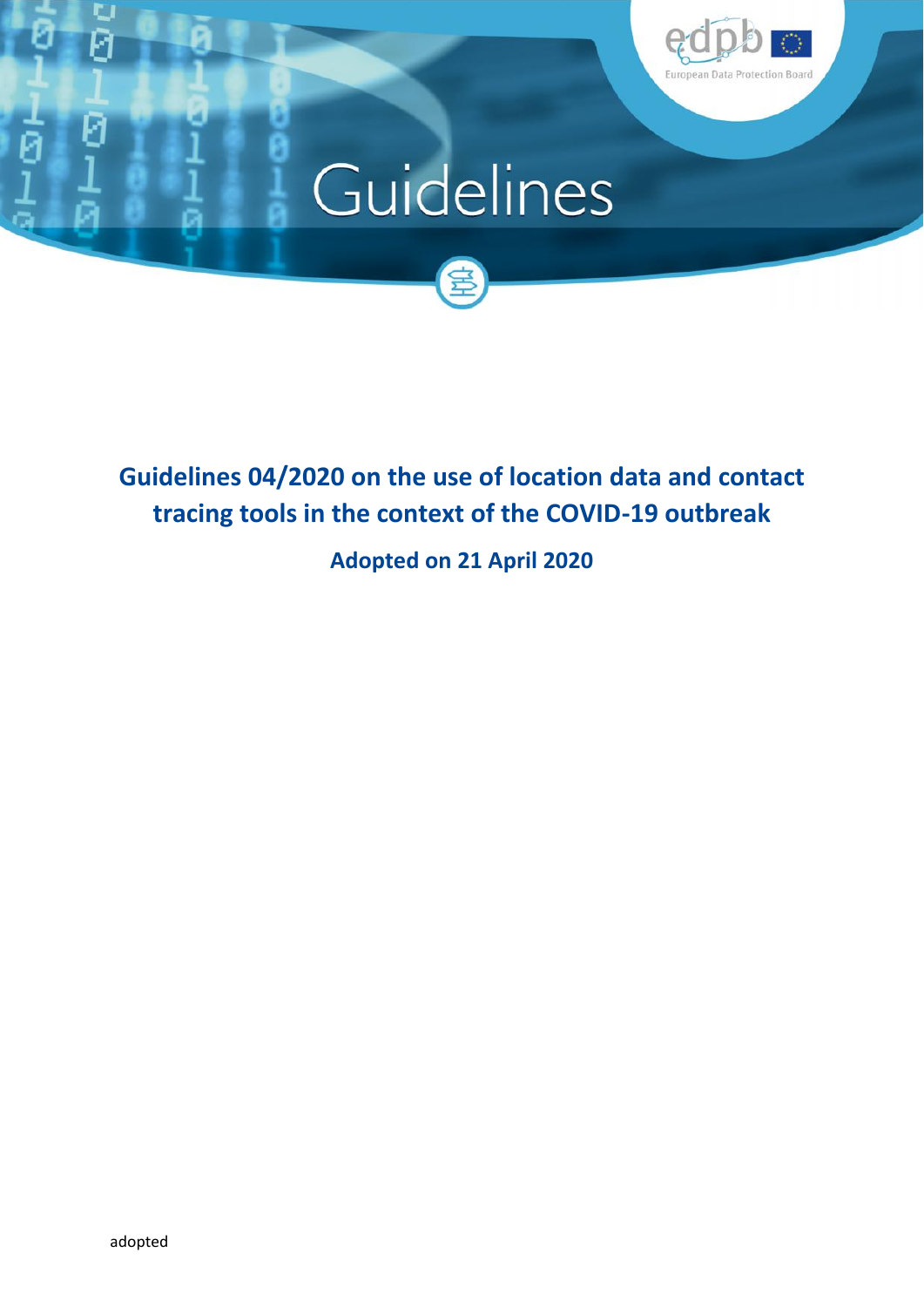# Table of contents

| $\overline{2}$ |  |
|----------------|--|
| 2.1            |  |
| 2.2            |  |
| 3 <sup>1</sup> |  |
| 3.1            |  |
| 3.2            |  |
| $\overline{4}$ |  |
|                |  |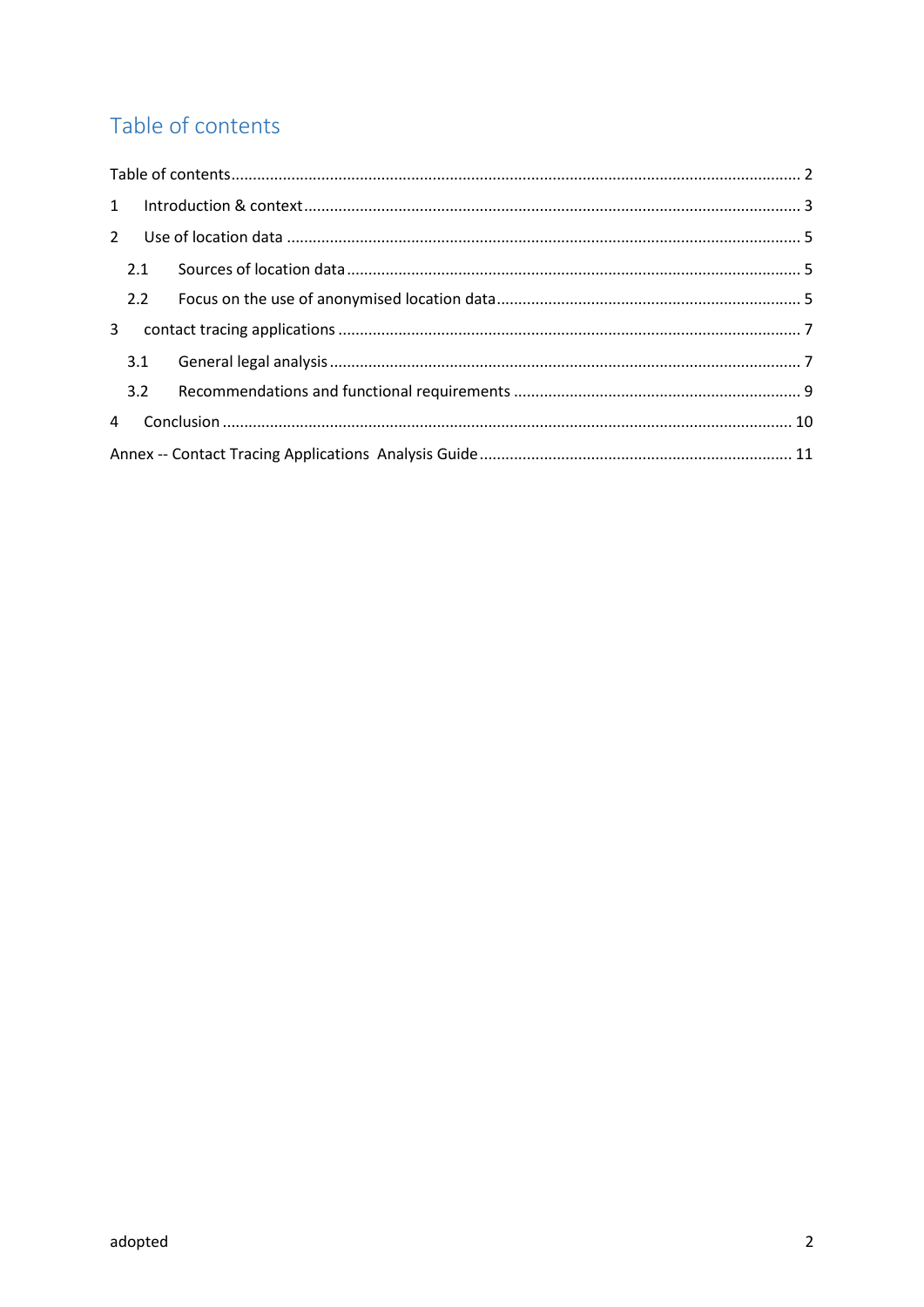## **The European Data Protection Board**

Having regard to Article 70(1)(e) of the Regulation 2016/679/EU of the European Parliament and of the Council of 27 April 2016 on the protection of natural persons with regard to the processing of personal data and on the free movement of such data, and repealing Directive 95/46/EC (hereinafter "GDPR"),

Having regard to the EEA Agreement and in particular to Annex XI and Protocol 37 thereof, as amended by the Decision of the EEA joint Committee No 154/2018 of 6 July 2018<sup>1</sup>,

Having regard to Article 12 and Article 22 of its Rules of Procedure,

## **HAS ADOPTED THE FOLLOWING GUIDELINES:**

# 1 INTRODUCTION & CONTEXT

- 1 Governments and private actors are turning toward the use of data driven solutions as part of the response to the COVID-19 pandemic, raising numerous privacy concerns.
- 2 The EDPB underlines that the data protection legal framework was designed to be flexible and as such, is able to achieve both an efficient response in limiting the pandemic and protecting fundamental human rights and freedoms.
- 3 The EDPB firmly believes that, when processing of personal data is necessary for managing the COVID-19 pandemic, data protection is indispensable to build trust, create the conditions for social acceptability of any solution, and thereby guarantee the effectiveness of these measures. Because the virus knows no borders, it seems preferable to develop a common European approach in response to the current crisis, or at least put in place an interoperable framework.
- 4 The EDPB generally considers that data and technology used to help fight COVID-19 should be used to empower, rather than to control, stigmatise, or repress individuals. Furthermore, while data and technology can be important tools, they have intrinsic limitations and can merely leverage the effectiveness of other public health measures. The general principles of effectiveness, necessity, and proportionality must guide any measure adopted by Member States or EU institutions that involve processing of personal data to fight COVID-19.
- 5 These guidelines clarify the conditions and principles for the proportionate use of location data and contact tracing tools, for two specific purposes:
	- using location data to support the response to the pandemic by modelling the spread of the virus so as to assess the overall effectiveness of confinement measures ;
	- contact tracing, which aims to notify individuals of the fact that they have been in close proximity of someone who is eventually confirmed to be a carrier of the virus, in order to break the contamination chains as early as possible.
- 6 The efficiency of the contribution of contact tracing applications to the management of the pandemic depends on many factors (e.g., percentage of people who would need to install it; definition of a "contact" in terms of closeness and duration.). Moreover, such applications need to be part of a comprehensive public health strategy to fight the pandemic, including, inter alia, testing and subsequent manual contact tracing for the purpose of doubt removal. Their

<sup>1</sup> References to "Member States" made throughout this document should be understood as references to "EEA Member States".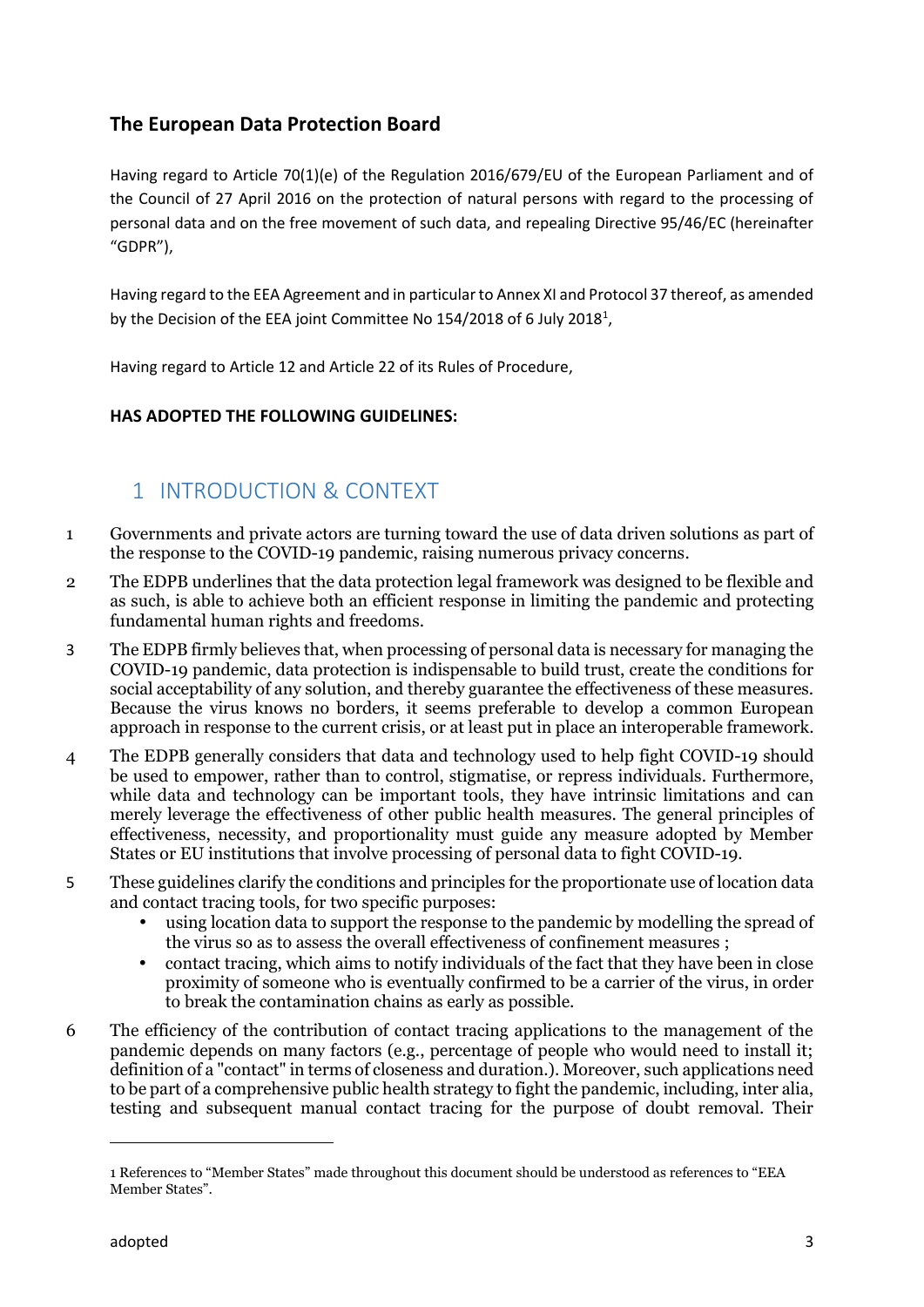deployment should be accompanied by supporting measures to ensure that the information provided to the users is contextualized, and that alerts can be of use to the public health system. Otherwise, these applications might not reach their full impact.

- 7 The EDPB emphasises that the GDPR and Directive 2002/58/EC (the "ePrivacy Directive") both contain specific rules allowing for the use of anonymous or personal data to support public authorities and other actors at national and EU levels in monitoring and containing the spread of the SARS-CoV-2 virus<sup>2</sup>.
- 8 In this regard, the EDPB has already taken position on the fact that the use of contact tracing applications should be voluntary and should not rely on tracing individual movements but rather on proximity information regarding users.<sup>3</sup>

<sup>2</sup> See the previous statement of the EDPB on the COVID 19 outbreak.

<sup>3 3</sup> https://edpb.europa.eu/sites/edpb/files/files/file1/edpbletterecadvisecodiv-appguidance\_final.pdf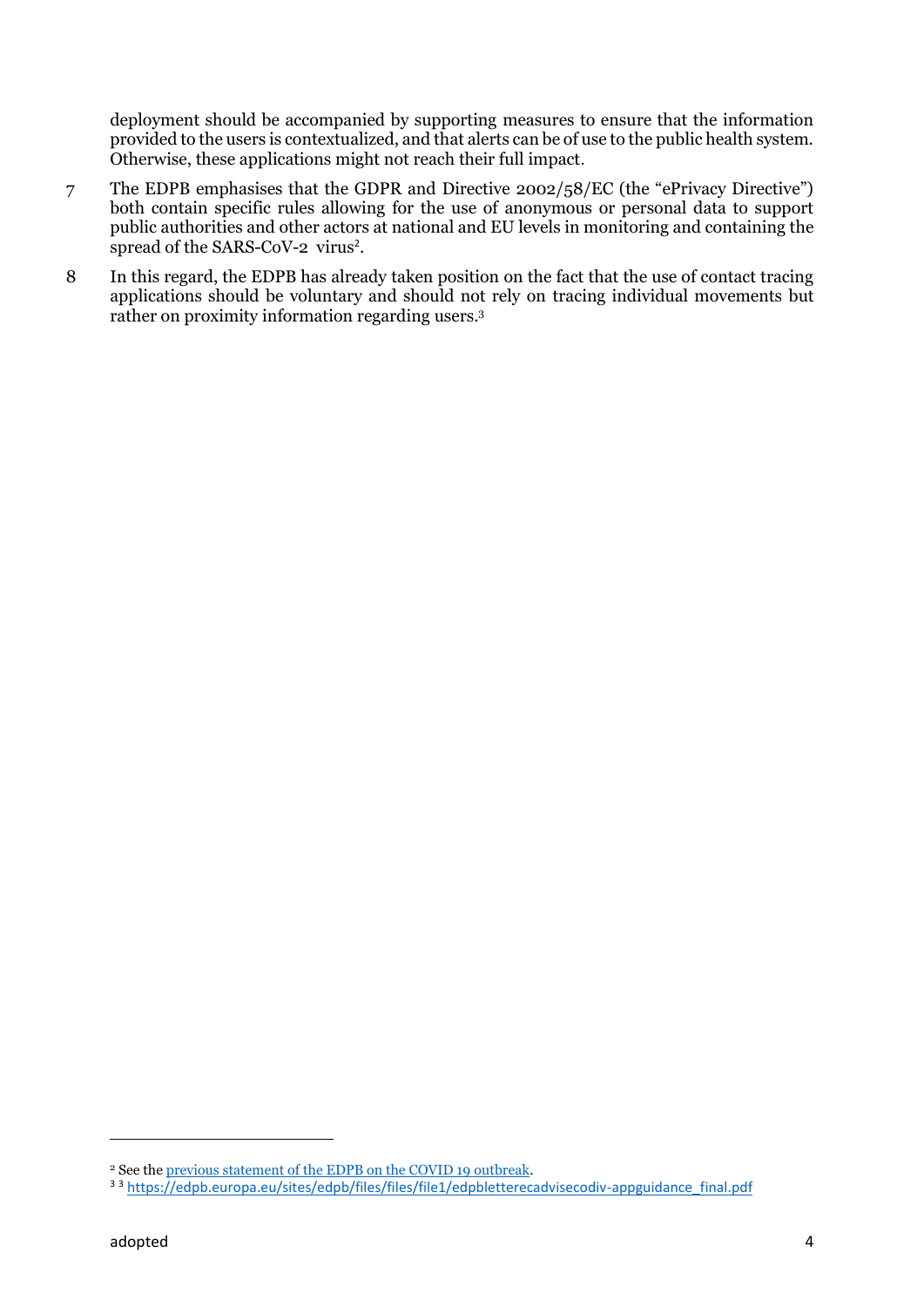# 2 USE OF LOCATION DATA

## 2.1 Sources of location data

- 9 There are two principal sources of location data available for modelling the spread of the virus and the overall effectiveness of confinement measures:
	- location data collected by electronic communication service providers (such as mobile telecommunication operators) in the course of the provision of their service ; and
	- l location data collected by information society service providers' applications whose functionality requires the use of such data (e.g., navigation, transportation services, etc.).
- 10 The EDPB recalls that location data<sup>4</sup> collected from electronic communication providers may only be processed within the remits of articles 6 and 9 of the ePrivacy Directive. This means that these data can only be transmitted to authorities or other third parties if they have been anonymised by the provider or, for data indicating the geographic position of the terminal equipment of a user, which are not traffic data, with the prior consent of the users<sup>5</sup> .
- 11 Regarding information, including location data, collected directly from the terminal equipment, art. 5(3) of the "ePrivacy" directive applies. Hence, the storing of information on the user's device or gaining access to the information already stored is allowed only if (i) the user has given consent<sup>6</sup> or (ii) the storage and/or access is strictly necessary for the information society service explicitly requested by the user.
- 12 Derogations to the rights and obligations provided for in the "ePrivacy" Directive are however possible pursuant to Art. 15, when they constitute a necessary, appropriate and proportionate measure within a democratic society for certain objectives<sup>7</sup> .
- 13 As for the re-use of location data collected by an information society service provider for modelling purposes (e.g., through the operating system or some previously installed application) additional conditions must be met. Indeed, when data have been collected in compliance with Art. 5(3) of the ePrivacy Directive, they can only be further processed with the additional consent of the data subject or on the basis of a Union or Member State law which constitutes a necessary and proportionate measure in a democratic society to safeguard the objectives referred to in Art. 23 (1) GDPR.<sup>8</sup>

## 2.2 Focus on the use of anonymised location data

- 14 The EDPB emphasises that when it comes to using location data, preference should always be given to the processing of anonymised data rather than personal data.
- 15 Anonymisation refers to the use of a set of techniques in order to remove the ability to link the data with an identified or identifiable natural person against any "reasonable" effort. This "reasonability test" must take into account both objective aspects (time, technical means) and contextual elements that may vary case by case (rarity of a phenomenon including population density, nature and volume of data). If the data fails to pass this test, then it has not been anonymised and therefore remains in the scope of the GDPR.
- 16 Evaluating the robustness of anonymisation relies on three criteria: (i) singling-out (isolating an individual in a larger group based on the data); (ii) linkability (linking together two records

<sup>4</sup>See Art. 2(c) of the ePrivacy Directive.

<sup>5</sup> See Art 6 and 9 of the ePrivacy Directive.

<sup>6</sup> The notion of consent in the ePrivacy directive remains the notion of consent in the GDPR and must meet all the requirements of the consent as provided by art. 4(11) and 7 GDPR

<sup>7</sup> For the interpretation of article 15 of the "ePrivacy" Directive, see also, CJEU Judgment of 29 January 2008 in case C-275/06, Productores de Música de España (Promusicae) v. Telefónica de España SAU.

<sup>&</sup>lt;sup>8</sup> See section 1.5.3 of the guidelines 1/2020 on processing personal data in the context of connected vehicles.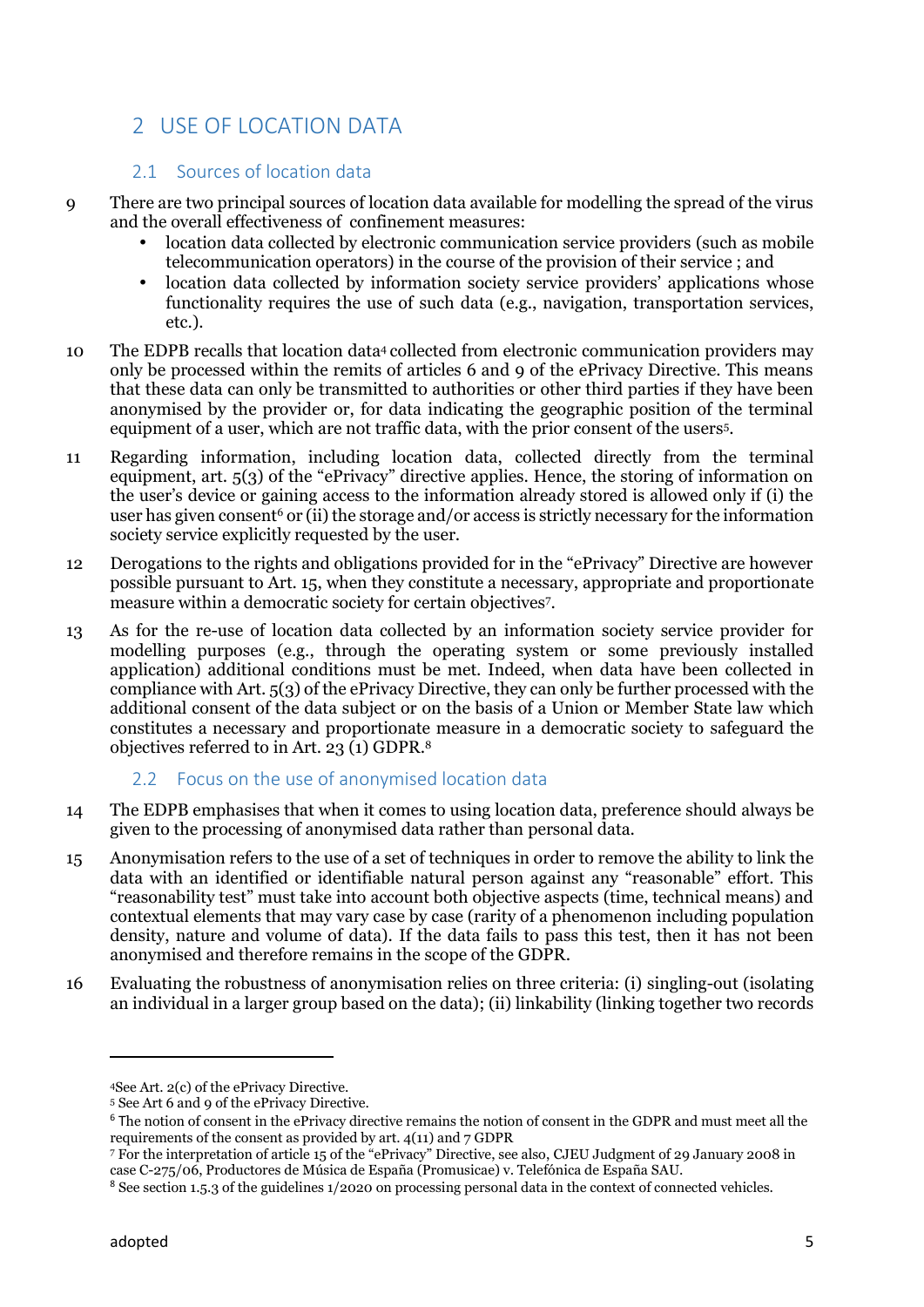concerning the same individual); and (iii) inference (deducing, with significant probability, unknown information about an individual).

- 17 The concept of anonymisation is prone to being misunderstood and is often mistaken for pseudonymisation. While anonymisation allows using the data without any restriction, pseudonymised data are still in the scope of the GDPR.
- 18 Many options for effective anonymisation exist<sup>9</sup>, but with a caveat. Data cannot be anonymised on their own, meaning that only datasets as a whole may or may not be made anonymous. In this sense, any intervention on a single data pattern (by means of encryption, or any other mathematical transformations) can at best be considered a pseudonymisation.
- 19 Anonymisation processes and re-identification attacks are active fields of research. It is crucial for any controller implementing anonymisation solutions to monitor recent developments in this field, especially concerning location data (originating from telecom operators and/or information society services) which are known to be notoriously difficult to anonymise.
- 20 Indeed, a large body of research has shown <sup>10</sup> that *location data thought to be anonymised* may in fact not be. Mobility traces of individuals are inherently highly correlated and unique. Therefore, they can be vulnerable to re-identification attempts under certain circumstances.
- 21 A single data pattern tracing the location of an individual over a significant period of time cannot be fully anonymised. This assessment may still hold true if the precision of the recorded geographical coordinates is not sufficiently lowered, or if details of the track are removed and even if only the location of places where the data subject stays for substantial amounts of time are retained. This also holds for location data that is poorly aggregated.
- 22 To achieve anonymisation, location data must be carefully processed in order to meet the reasonability test. In this sense, such a processing includes considering location datasets as a whole, as well as processing data from a reasonably large set of individuals using available robust anonymisation techniques, provided that they are adequately and effectively implemented.
- 23 Lastly, given the complexity of anonymisation processes, transparency regarding the anonymisation methodology is highly encouraged.

<sup>9</sup> (de Montjoye et al., 2018) "On the privacy-conscientious use of mobile phone data"

<sup>10</sup> (de Montjoye et al., 2013) "Unique in the Crowd: The privacy bounds of human mobility" and (Pyrgelis et al., 2017) "Knock Knock, Who's There? Membership Inference on Aggregate Location Data"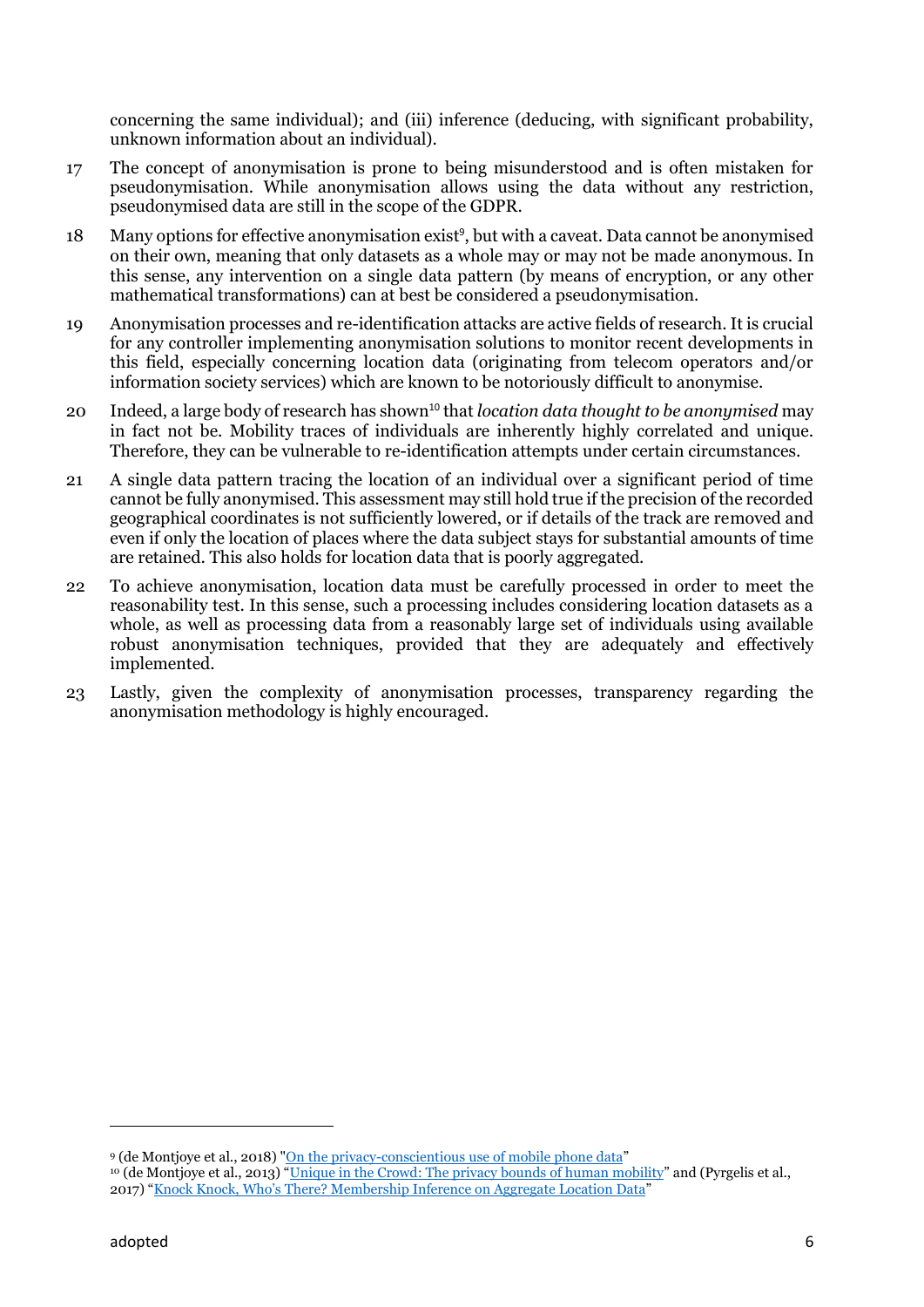# 3 CONTACT TRACING APPLICATIONS

## 3.1 General legal analysis

- 24 The systematic and large scale monitoring of location and/or contacts between natural persons is a grave intrusion into their privacy. It can only be legitimised by relying on a voluntary adoption by the users for each of the respective purposes. This would imply, in particular, that individuals who decide not to or cannot use such applications should not suffer from any disadvantage at all.
- 25 To ensure accountability, the controller of any contact tracing application should be clearly defined. The EDPB considers that the national health authorities could be the controllers<sup>11</sup> for such application; other controllers may also be envisaged. In any cases, if the deployment of contact tracing apps involves different actors their roles and responsibilities must be clearly established from the outset and be explained to the users.
- 26 In addition, with regard to the principle of purpose limitation, the purposes must be specific enough to exclude further processing for purposes unrelated to the management of the COVID- 19 health crisis (e.g., commercial or law enforcement purposes). Once the objective has been clearly defined, it will be necessary to ensure that the use of personal data is adequate, necessary and proportionate.
- 27 In the context of a contact tracing application, careful consideration should be given to the principle of data minimisation and data protection by design and by default:
	- contact tracing apps do not require tracking the location of individual users. Instead, proximity data should be used;
	- as contact tracing applications can function without direct identification of individuals, appropriate measures should be put in place to prevent re-identification;
	- $\parallel$  the collected information should reside on the terminal equipment of the user and only the relevant information should be collected when absolutely necessary.
- 28 Regarding the lawfulness of the processing, the EDPB notes that contact tracing applications involve storage and/or access to information already stored in the terminal, which are subject to Art. 5(3) of the "ePrivacy" Directive. If those operations are strictly necessary in order for the provider of the application to provide the service explicitly requested by the user the processing would not require his/her consent. For operations that are not strictly necessary, the provider would need to seek the consent of the user.
- 29 Furthermore, the EDPB notes that the mere fact that the use of contact-tracing applications takes place on a voluntary basis does not mean that the processing of personal data will necessarily be based on consent. When public authorities provide a service based on a mandate assigned by and in line with requirements laid down by law, it appears that the most relevant legal basis for the processing is the necessity for the performance of a task in the public interest, i.e. Art. 6(1)(e) GDPR.
- 30 Article 6(3) GDPR clarifies that the basis for the processing referred to in article 6(1)(e) shall be laid down by Union or Members State law to which the controller is subject. The purpose of the processing shall be determined in that legal basis or, as regards the processing referred to in point (e) of paragraph 1, shall be necessary for the performance of a task carried out in the public interest or in the exercise of official authority vested in the controller.<sup>12</sup>
- 31 The legal basis or legislative measure that provides the lawful basis for the use of contact tracing applications should, however, incorporate meaningful safeguards including a reference to the voluntary nature of the application. A clear specification of purpose and explicit

<sup>11</sup> See also European Commission "Guidance on Apps supporting the fight against COVID 19 pandemic in relation to data protection" Brussels, 16.4.2020 C(2020) 2523 final.

 $12$  See Recital (41).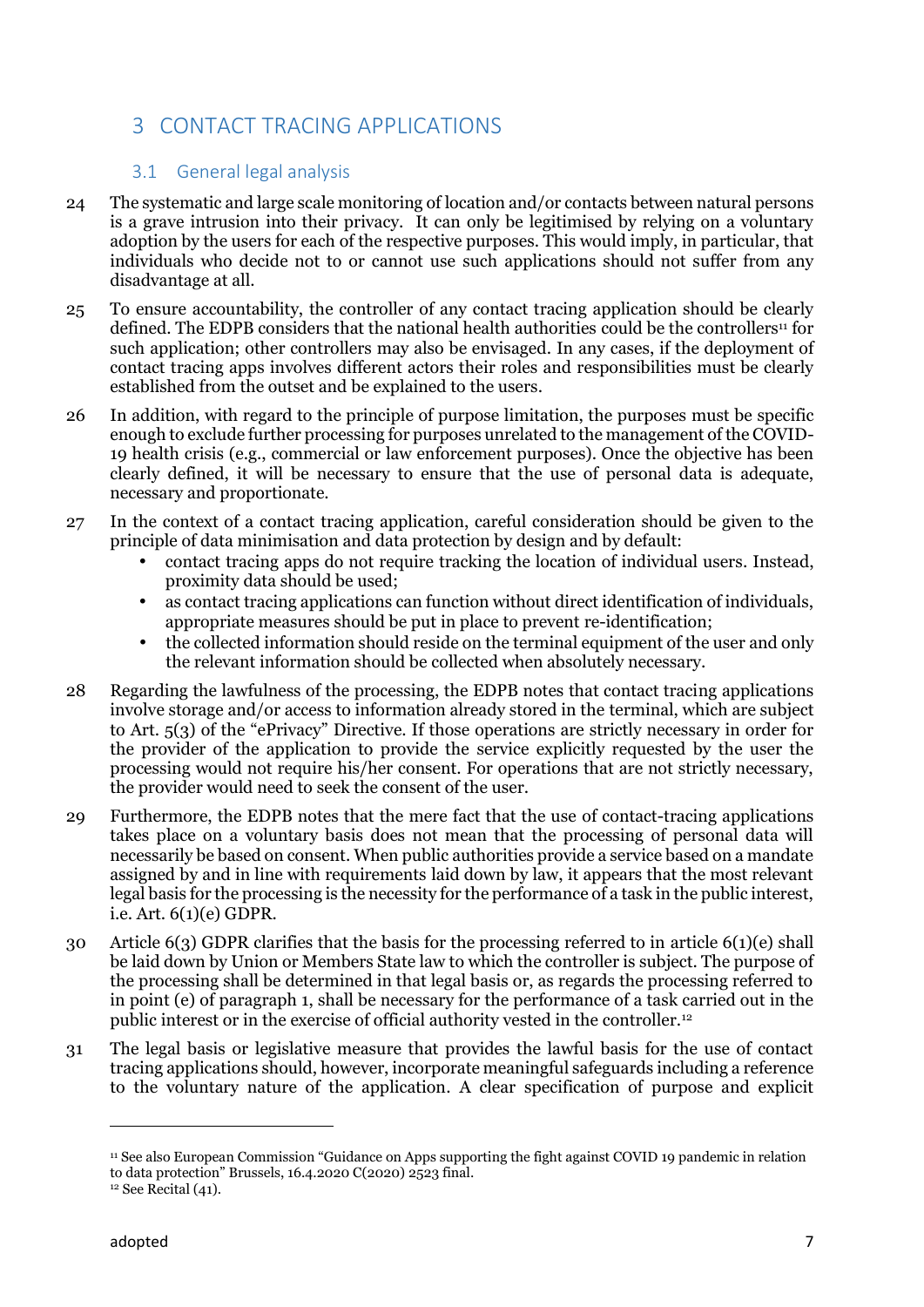limitations concerning the further use of personal data should be included, as well as a clear identification of the controller(s) involved. The categories of data as well as the entities to (and purposes for which, the personal data may be disclosed) should also be identified. Depending on the level of interference, additional safeguards should be incorporated, taking into account the nature, scope and purposes of the processing. Finally, the EDPB also recommends including, as soon as practicable, the criteria to determine when the application shall be dismantled and which entity shall be responsible and accountable for making that determination.

- 32 However, if the data processing is based on another legal basis, such as consent (Art. 6(1)(a))<sup>13</sup> for example, the controller will have to ensure that the strict requirements for such legal basis to be valid are met.
- 33 Moreover, the use of an application to fight the COVID-19 pandemic might lead to the collection of health data (for example the status of an infected person). Processing of such data is allowed when such processing is necessary for reasons of public interest in the area of public health, meeting the conditions of art.  $9(2)(i)$  GDPR<sup>14</sup> or for health care purposes as described in Art.  $9(2)(h)$  GDPR<sup>15</sup>. Depending on the legal basis, it might also be based on explicit consent (Art. 9(2)(a) GDPR).
- 34 In accordance with the initial purpose, Article 9(2)(j) GDPR also allows for health data to be processed when necessary for scientific research purposes or statistical purposes.
- 35 The current health crisis should not be used as an opportunity to establish disproportionate data retention mandates. Storage limitation should consider the true needs and the medical relevance (this may include epidemiology-motivated considerations like the incubation period, etc.) and personal data should be kept only for the duration of the COVID-19 crisis. Afterwards, as a general rule, all personal data should be erased or anonymised.
- 36 It is the EDPB's understanding that such apps cannot replace, but only support, manual contact tracing performed by qualified public health personnel, who can sort out whether close contacts are likely to result in virus transmission or not (e.g., when interacting with someone protected by adequate equipment – cashiers, etc. -- or not). The EDPB underlines that procedures and processes including respective algorithms implemented by the contact tracing apps should work under the strict supervision of qualified personnel in order to limit the occurrence of any false positives and negatives. In particular, the task of providing advice on next steps should not be based solely on automated processing.
- 37 In order to ensure their fairness, accountability and, more broadly, their compliance with the law, algorithms must be auditable and should be regularly reviewed by independent experts. The application's source code should be made publicly available for the widest possible scrutiny.
- 38 False positives will always occur to a certain degree. As the identification of an infection risk probably can have a high impact on individuals, such as remaining in self isolation until tested negative, the ability to correct data and/or subsequent analysis results is a necessity. This, of course, should only apply to scenarios and implementations where data is processed and/or stored in a way where such correction is technically feasible and where the adverse effects mentioned above are likely to happen.
- 39 Finally the EDPB considers that a data protection impact assessment (DPIA) must be carried out before implementing such tool as the processing is considered likely high risk (health data,

<sup>13</sup> Controllers (especially public authorities) must pay special attention to the fact that consent should not be regarded as freely given if the individual has no genuine choice to refuse or withdraw its consent without detriment. <sup>14</sup> The processing must be based on Union or Member State law which provides for suitable and specific measures to safeguard the rights and freedoms of the data subject, in particular professional secrecy.

 $15$  See Article  $9(2)(h)$  GDPR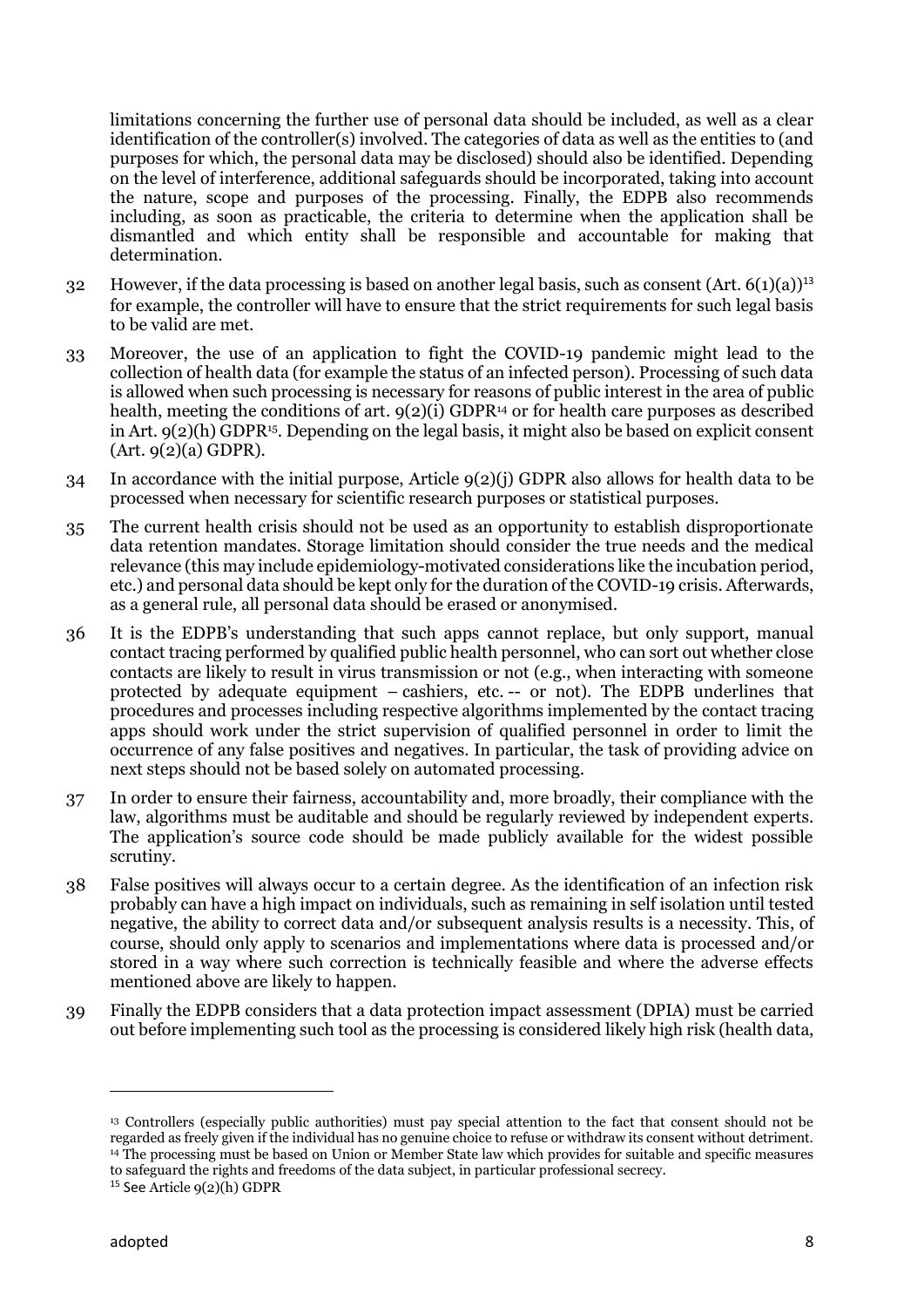anticipated large-scale adoption, systematic monitoring, use of new technological solution)16. The EDPB strongly recommends the publication of DPIAs.

## 3.2 Recommendations and functional requirements

- 40 According to the principle of data minimization, among other measures of Data Protection by Design and by Default<sup>17</sup>, the data processed should be reduced to the strict minimum. The application should not collect unrelated or not needed information, which may include civil status, communication identifiers, equipment directory items, messages, call logs, location data, device identifiers, etc.
- 41 Data broadcasted by applications must only include some unique and pseudonymous identifiers, generated by and specific to the application. Those identifiers must be renewed regularly, at a frequency compatible with the purpose of containing the spread of the virus, and sufficient to limit the risk of identification and of physical tracking of individuals.
- 42 Implementations for contact tracing can follow a centralized or a decentralized approach<sup>18</sup>. Both should be considered viable options, provided that adequate security measures are in place, each being accompanied by a set of advantages and disadvantages. Thus, the conceptual phase of app development should always include thorough consideration of both concepts carefully weighing up the respective effects on data protection /privacy and the possible impacts on individuals rights.
- 43 Any server involved in the contact tracing system must only collect the contact history or the pseudonymous identifiers of a user diagnosed as infected as the result of a proper assessment made by health authorities and of a voluntary action of the user. Alternately, the server must keep a list of pseudonymous identifiers of infected users or their contact history only for the time to inform potentially infected users of their exposure, and should not try to identify potentially infected users.
- 44 Putting in place a global contact tracing methodology including both applications and manual tracing may require additional information to be processed in some cases. In this context, this additional information should remain on the user terminal and only be processed when strictly necessary and with his prior and specific consent.
- 45 State-of-the-art cryptographic techniques must be implemented to secure the data stored in servers and applications, exchanges between applications and the remote server. Mutual authentication between the application and the server must also be performed.
- 46 The reporting of users as COVID-19 infected on the application must be subject to proper authorization, for example through a single-use code tied to a pseudonymous identity of the infected person and linked to a test station or health care professional. If confirmation cannot be obtained in a secure manner, no data processing should take place that presumes the validity of the user's status.
- 47 The controller, in collaboration with the public authorities, have to clearly and explicitly inform about the link to download the official national contact tracing app in order to mitigate the risk that individuals use a third-party app.

<sup>16</sup> See WP29 guidelines (adopted by the EDPB) on Data Protection Impact Assessment (DPIA) and determining whether processing is "likely to result in a high risk" for the purposes of Regulation 2016/679. <sup>17</sup> See EDPB Guidelines 4/2019 on Article 25 Data Protection by Design and by Default

 $18$  In general, the decentralised solution is more in line with the minimisation principle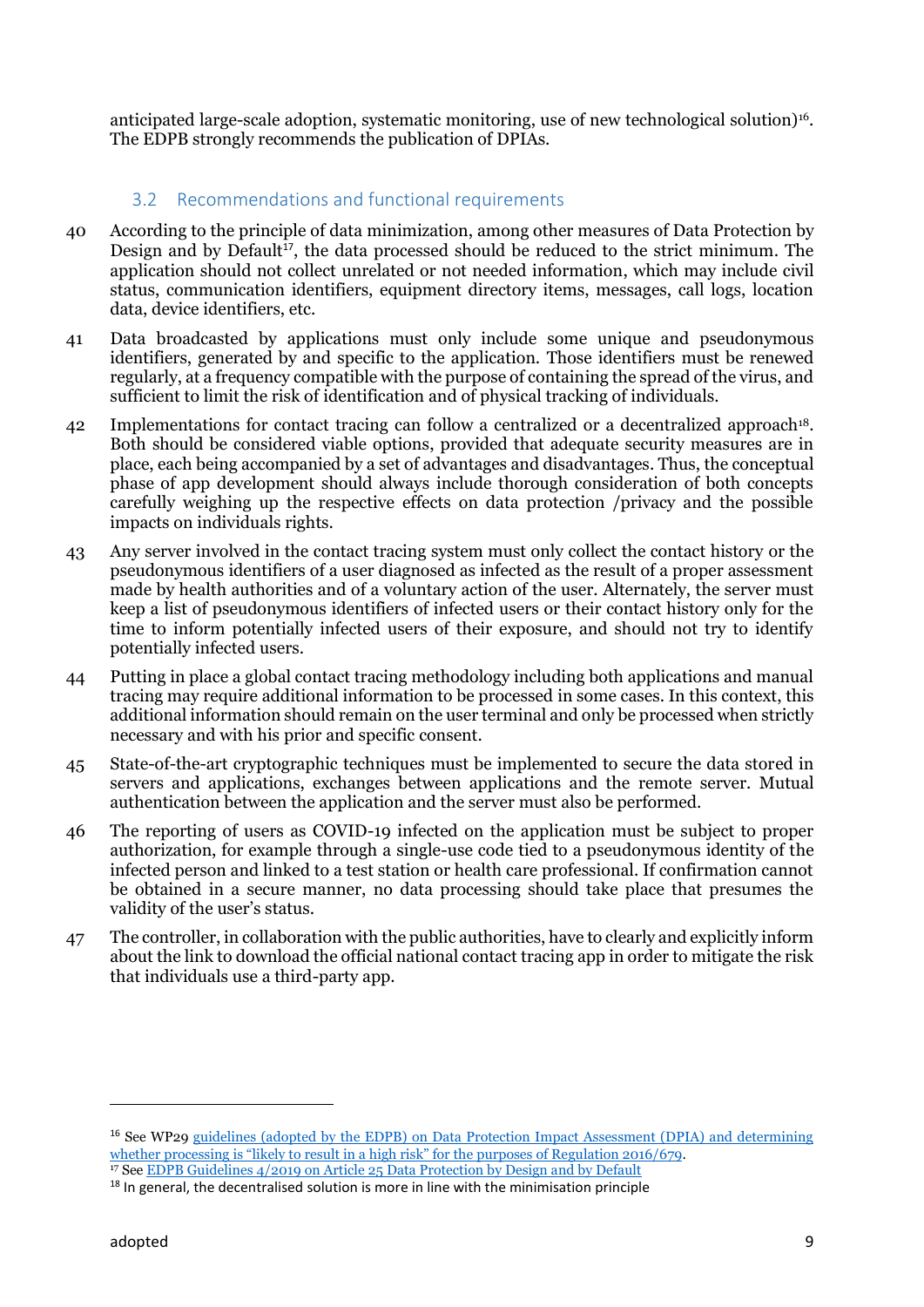## 4 CONCLUSION

- 48 The world is facing a significant public health crisis that requires strong responses, which will have an impact beyond this emergency. Automated data processing and digital technologies can be key components in the fight against COVID-19. However, one should be wary of the "ratchet effect". It is our responsibility to ensure that every measure taken in these extraordinary circumstances are necessary, limited in time, of minimal extent and subject to periodic and genuine review as well as to scientific evaluation.
- 49 The EDPB underlines that one should not have to choose between an efficient response to the current crisis and the protection of our fundamental rights: we can achieve both, and moreover data protection principles can play a very important role in the fight against the virus. European data protection law allows for the responsible use of personal data for health management purposes, while also ensuring that individual rights and freedoms are not eroded in the process.

For the European Data Protection Board

The Chair

(Andrea Jelinek)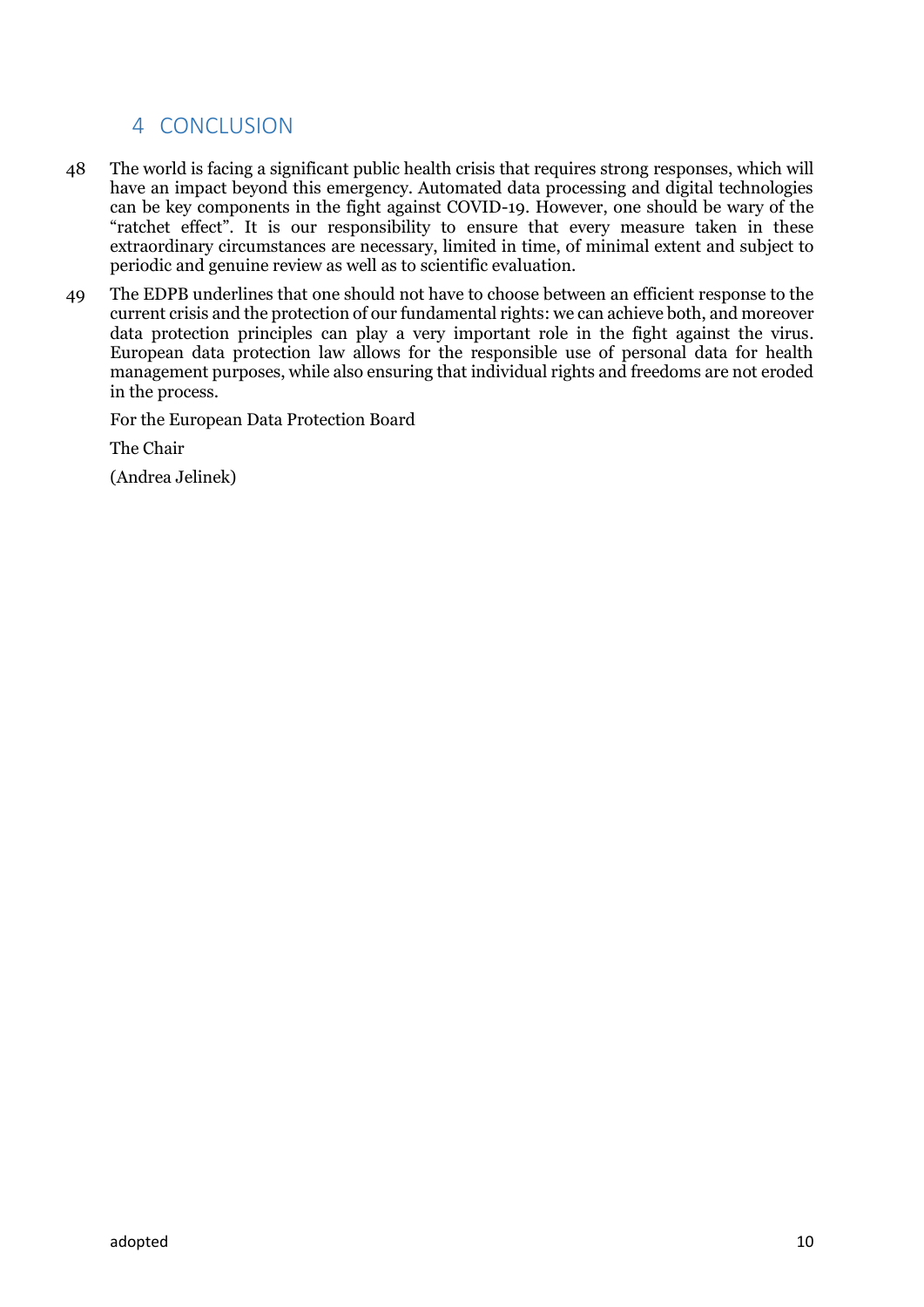# ANNEX -- CONTACT TRACING APPLICATIONS ANALYSIS GUIDE

#### **0. Disclaimer**

The following guidance is neither prescriptive nor exhaustive, and its sole purpose of this guide is to provide general guidance to designers and implementers of contact tracing applications. Other solutions than the ones described here can be used and can be lawful as long as they comply with the relevant legal framework (i.e. GDPR and the "ePrivacy" Directive).

It must also be noted that this guide is of a general nature. Consequently, the recommendations and obligations contained in this document must not be seen as exhaustive. Any assessment must be carried out on a case-by-case basis, and specific applications may require additional measures not included in this guide.

#### **1. Summary**

In many Member States stakeholders are considering the use of *contact tracing*\* applications to help the population discover whether they have been in contact with a person infected with SARS-Cov-2\*.

The conditions under which such applications would contribute effectively to the management of the pandemic are not yet established. And these conditions would need to be established prior to any implementation of such an app. Yet, it is relevant to provide guidelines bringing relevant information to development teams upstream, so that the protection of personal data can be guaranteed from the early design stage.

It must be noted that this guide is of a general nature. Consequently, the recommendations and obligations contained in this document must not be seen as exhaustive. Any assessment must be carried out on a case-by-case basis, and specific applications may require additional measures not included in this guide. The purpose of this guide is to provide general guidance to designers and implementers of contact tracing applications.

Some criteria might go beyond the strict requirements stemming from the data protection framework. They aim at ensuring the highest level of transparency, in order to favour social acceptance of such contact tracing applications.

To this end, publishers of contact tracing applications should take into account the following criteria:

- The use of such an application must be strictly voluntary. It may not condition the access to any rights guaranteed by law. Individuals must have full control over their data at all times, and should be able to choose freely to use such an application.
- Contact tracing applications are likely to result in a high risk to the rights and freedoms of natural persons and to require a data protection impact assessment to be conducted prior to their deployment.
- Information on the proximity between users of the application can be obtained without locating them. This kind of application does not need, and, hence, should not involve the use of location data.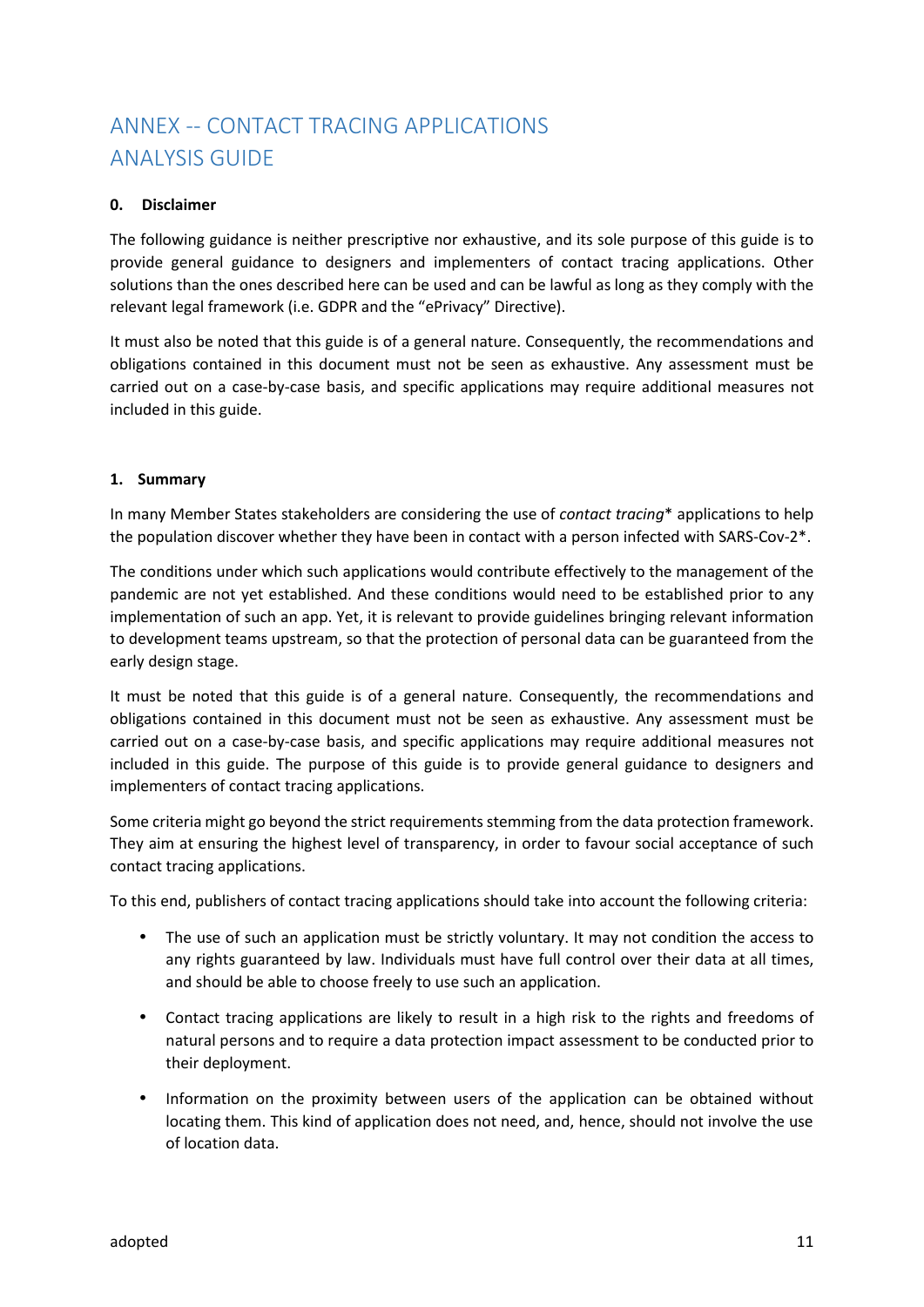- When a user is diagnosed infected with the SARS-Cov-2 virus, only the persons with whom the user has been in close contact within the epidemiologically relevant retention period for contact tracing, should be informed.
- The operation of this type of application might require, depending on the architecture that is chosen, the use of a centralised server. In such a case and in accordance with the principles of data minimisation and data protection by design, the data processed by the centralised server should be limited to the bare minimum:
	- o When a user is diagnosed as infected, information regarding its previous close contacts or the identifiers broadcasted by the user's application can be collected, only with the user's agreement. A verification method needs to be established that allows asserting that the person is indeed infected without identifying the user. Technically this could be achieved by alerting contacts only following the intervention of a healthcare professional, for example by using a special one-time code.
	- $\circ$  The information stored on the central server should neither allow the controller to identify users diagnosed as infected or having been in contact with those users, nor should it allow the inference of contact patterns not needed for the determination of relevant contacts.
- The operation of this type of application requires to broadcast data that is read by devices of other users and listening to these broadcasts:
	- o It is sufficient to exchange pseudonymous identifiers between users' mobile equipment (computers, tablets, connected watches, etc.), for example by broadcasting them (e.g. via the Bluetooth Low Energy technology).
	- o Identifiers must be generated using state-of-the-art cryptographic processes.
	- o Identifiers must be renewed on a regular basis to reduce the risk of physical tracking and linkage attacks.
- This type of application must be secured to guarantee safe technical processes. In particular:
	- o The application should not convey to the users information that allows them to infer the identity or the diagnosis of others. The central server must neither identify users, nor infer information about them.

**Disclaimer**: the above principles are related to the claimed purpose of *contact tracing* applications, and to this purpose only, which only aim to automatically inform people potentially exposed to the virus (without having to identify them).The operators of the application and its infrastructure may be controlled by the competent supervisory authority. Following all or part of these guidelines is not necessarily sufficient to ensure a full compliance to the data protection framework.

## **2. Definitions**

| interaction with a user confirmed to be a carrier of the virus, and whose<br>duration and distance induce a risk of significant exposure to the virus infection. | <b>Contact</b> | For a contact tracing application, a contact is a user who has participated in an |
|------------------------------------------------------------------------------------------------------------------------------------------------------------------|----------------|-----------------------------------------------------------------------------------|
|                                                                                                                                                                  |                |                                                                                   |
|                                                                                                                                                                  |                |                                                                                   |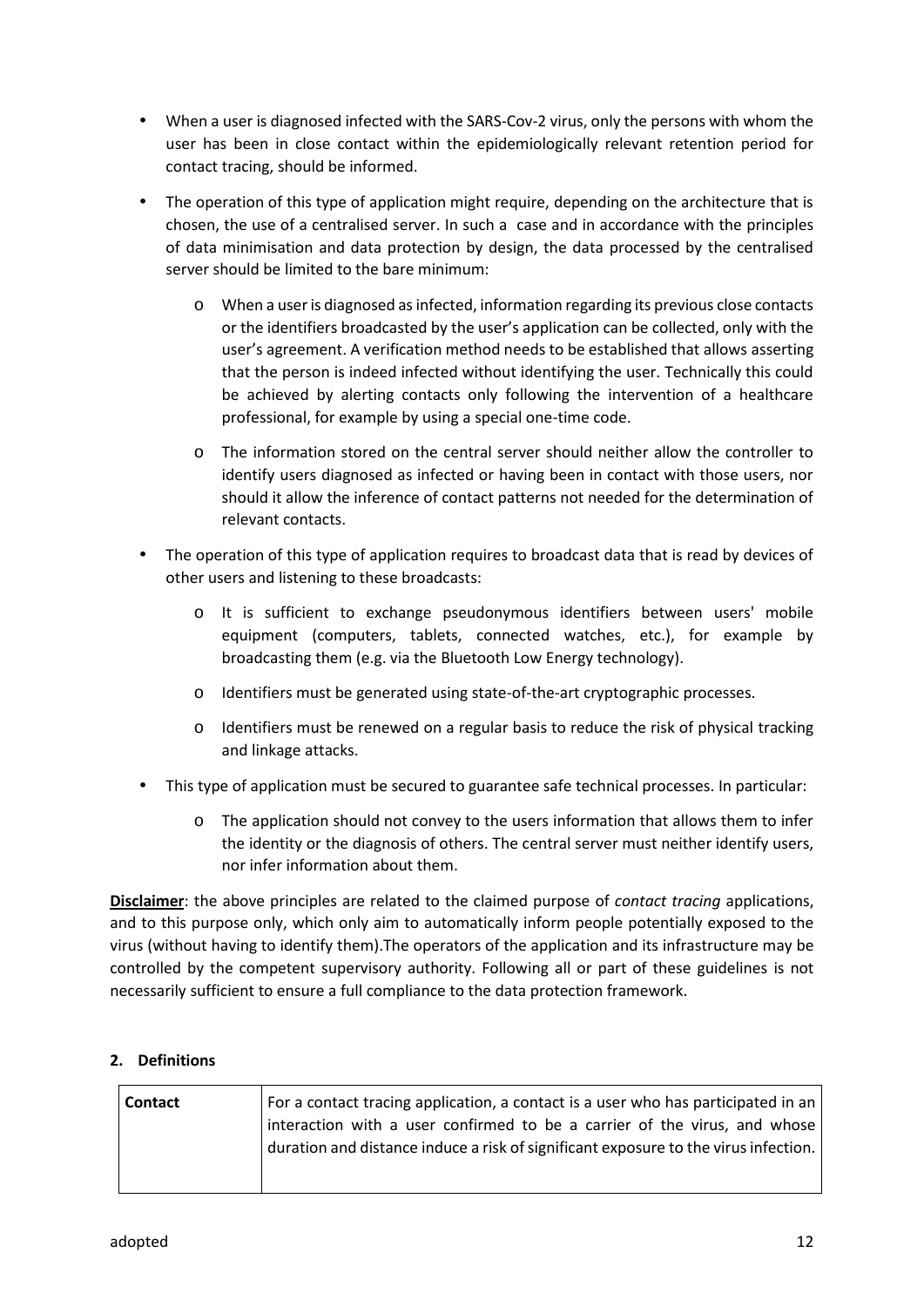|                        | Parameters for duration of exposure and distance between people must be<br>estimated by the health authorities and can be set in the application.                                                                                                                                                                                                                     |
|------------------------|-----------------------------------------------------------------------------------------------------------------------------------------------------------------------------------------------------------------------------------------------------------------------------------------------------------------------------------------------------------------------|
| <b>Location data</b>   | It refers to all data processed in an electronic communications network or by an<br>electronic communications service indicating the geographical position of the<br>terminal equipment of a user of a publicly available electronic communications<br>service (as defined in the e-Privacy Directive), as well as data from potential<br>other sources, relating to: |
|                        | the latitude, longitude or altitude of the terminal equipment;<br>the direction of travel of the user; or<br>the time the location information was recorded.                                                                                                                                                                                                          |
| <b>Interaction</b>     | In the context of the contact tracing application, an interaction is defined as the<br>exchange of information between two devices located in close proximity to each<br>other (in space and time), within the range of the communication technology<br>used (e.g. Bluetooth). This definition excludes the location of the two users of<br>the interaction.          |
| <b>Virus carrier</b>   | In this document, we consider virus carriers to be users who have been tested<br>positive for the virus and who have received an official diagnosis from physicians<br>or health centres.                                                                                                                                                                             |
| <b>Contact tracing</b> | People who have been in close contact (according to criteria to be defined by<br>epidemiologists) with an individual infected with the virus run a significant risk<br>of also being infected and of infecting others in turn.                                                                                                                                        |
|                        | Contact tracing is a disease control methodology that lists all people who have<br>been in close proximity to a carrier of the virus so as to check whether they are<br>at risk of infection and take the appropriate sanitary measures towards them.                                                                                                                 |

## **3. General**

| GEN-1 | The application must be a complementary tool to traditional contact tracing<br>techniques (notably interviews with infected persons), i.e. be part of a wider<br>public health program. It must be used only up until the point manual contact<br>tracing techniques can manage alone the amount of new infections.                                                                                   |
|-------|-------------------------------------------------------------------------------------------------------------------------------------------------------------------------------------------------------------------------------------------------------------------------------------------------------------------------------------------------------------------------------------------------------|
| GEN-2 | At the latest when "return to normal" is decided by the competent public<br>authorities, a procedure must be put in place to stop the collection of identifiers<br>(global deactivation of the application, instructions to uninstall the application,<br>automatic uninstallation, etc.) and to activate the deletion of all collected data<br>from all databases (mobile applications and servers). |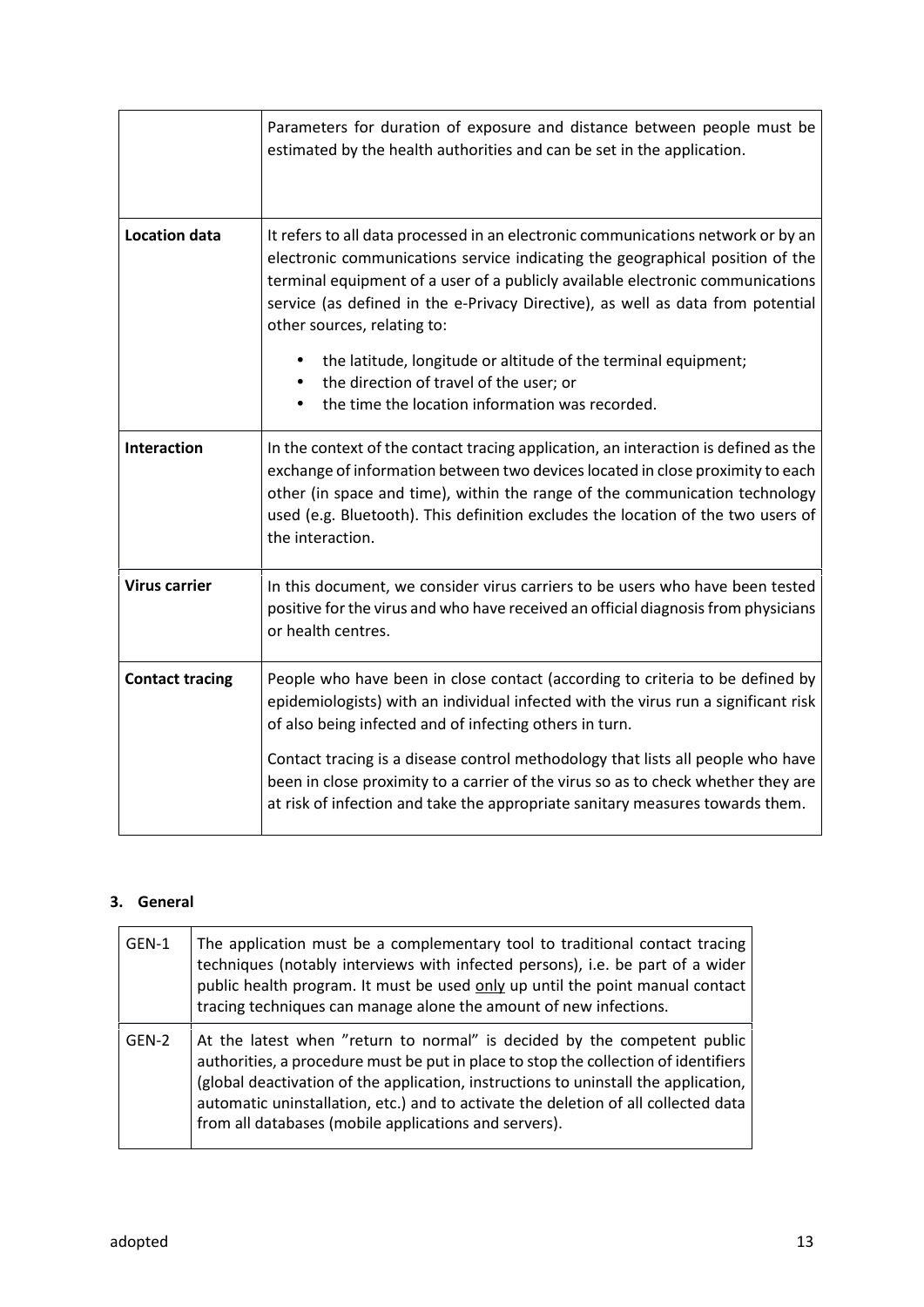| GEN-3 | The source code of the application and of its backend must be open, and the<br>technical specifications must be made public, so that any concerned party can<br>audit the code, and where relevant - contribute to improving the code,<br>correcting possible bugs and ensuring transparency in the processing of<br>personal data. |  |
|-------|-------------------------------------------------------------------------------------------------------------------------------------------------------------------------------------------------------------------------------------------------------------------------------------------------------------------------------------|--|
| GEN-4 | The stages of deployment of the application must make it possible to<br>progressively validate its effectiveness from a public health point of view. An<br>evaluation protocol, specifying indicators allowing to measure the effectiveness<br>of the application, must be defined upstream for this purpose.                       |  |

## **4. Purposes**

| PUR-1 | The application must pursue the sole purpose of contact tracing so that people<br>potentially exposed to the SARS-Cov-2 virus can be alerted and taken care of. It<br>must not be used for another purpose. |
|-------|-------------------------------------------------------------------------------------------------------------------------------------------------------------------------------------------------------------|
| PUR-2 | The application must not be diverted from its primary use for the purpose of<br>monitoring compliance with quarantine or confinement measures and/or social<br>distancing.                                  |
| PUR-3 | The application must not be used to draw conclusions on the location of the<br>users based on their interaction and/or any other means.                                                                     |

## **5. Functional considerations**

| FUNC-1 | The application must provide a functionality enabling users to be informed that<br>they have been potentially exposed to the virus, this information being based<br>on proximity to an infected user within a window of X days prior to the positive<br>screening test (the X value being defined by the health authorities). |
|--------|-------------------------------------------------------------------------------------------------------------------------------------------------------------------------------------------------------------------------------------------------------------------------------------------------------------------------------|
| FUNC-2 | The application should provide recommendations to users identified as having<br>being potentially exposed to the virus. It should relay instructions regarding the<br>measures they should follow, and they should allow the user to request advises.<br>In such cases, a human intervention would be mandatory.              |
| FUNC-3 | The algorithm measuring the risk of infection by taking into account factors of<br>distance and time and thus determining when a contact has to be recorded in<br>the contact tracing list, must be securely tuneable to take into account the most<br>recent knowledge on the spread of the virus.                           |
| FUNC-4 | Users must be informed in case they have been exposed to the virus, or must<br>regularly obtain information on whether or not they have been exposed to the<br>virus, within the incubation period of the virus.                                                                                                              |
| FUNC-5 | The application should be interoperable with other applications developed<br>across EU Member States, so that users travelling across different Member<br>States can be efficiently notified.                                                                                                                                 |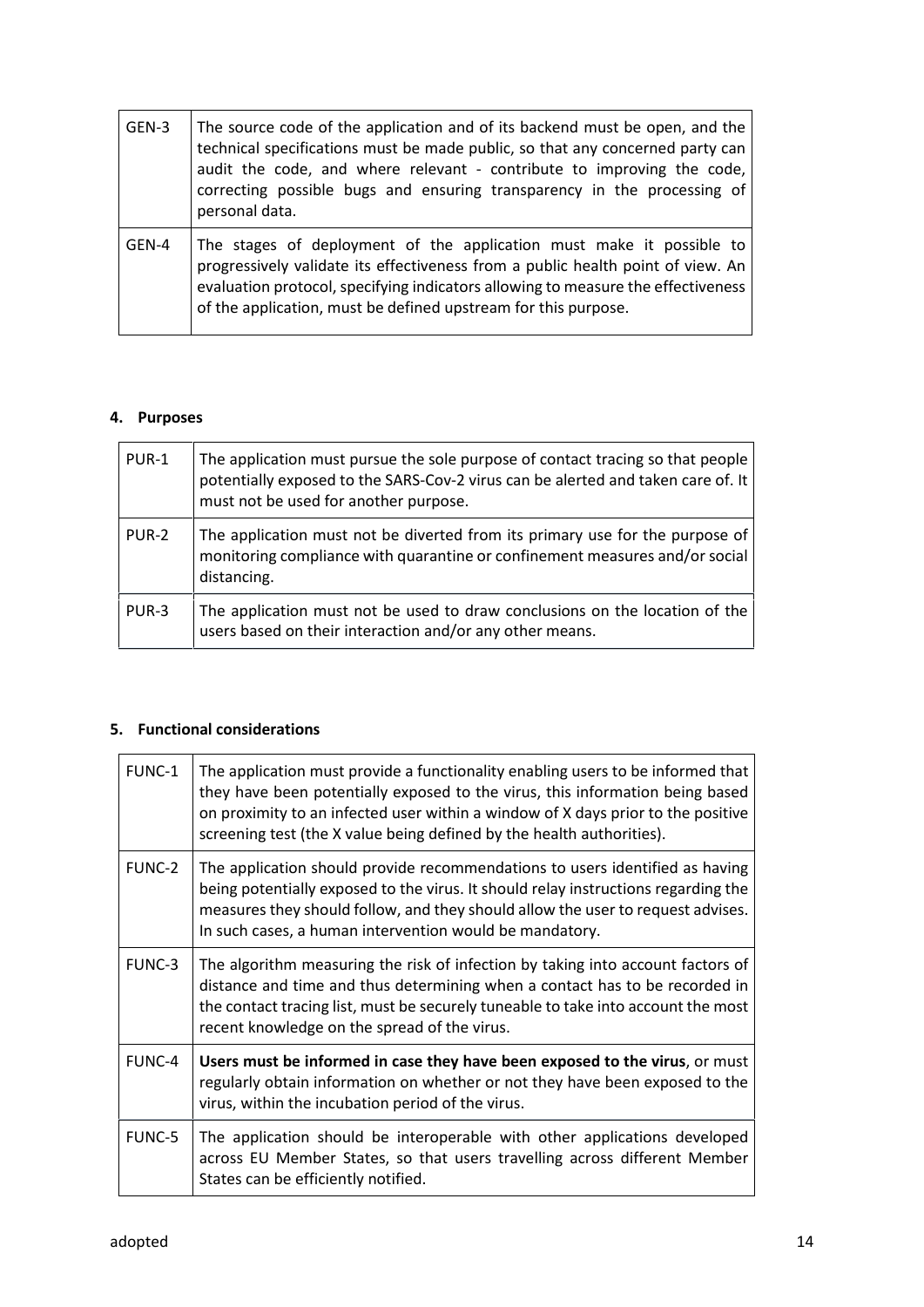## **6. Data**

| DATA-1 | The application must be able to broadcast and receive data via proximity<br>communication technologies like Bluetooth Low Energy so that contact tracing<br>can be carried out.                                                                                                                                                                                                                           |
|--------|-----------------------------------------------------------------------------------------------------------------------------------------------------------------------------------------------------------------------------------------------------------------------------------------------------------------------------------------------------------------------------------------------------------|
| DATA-2 | This broadcast data must include cryptographically strong pseudo-random<br>identifiers, generated by and specific to the application.                                                                                                                                                                                                                                                                     |
| DATA-3 | The risk of collision between pseudo-random identifiers should be sufficiently<br>low.                                                                                                                                                                                                                                                                                                                    |
| DATA-4 | Pseudo-random identifiers must be renewed regularly, at a frequency sufficient<br>to limit the risk of re-identification, physical tracking or linkage of individuals, by<br>anyone including central server operators, other application users or malicious<br>third parties. These identifiers must be generated by the user's application,<br>possibly based on a seed provided by the central server. |
| DATA-5 | According to the data minimisation principle, the application must not collect<br>data other than what is strictly necessary for the purpose of contact tracing                                                                                                                                                                                                                                           |
| DATA-6 | The application must not collect location data for the purpose of contact tracing.<br>Location data can be processed for the sole purpose of allowing the application<br>to interact with similar applications in other countries and should be limited in<br>precision to what is strictly necessary for this sole purpose.                                                                              |
| DATA-7 | The application should not collect health data in addition to those that are<br>strictly necessary for the purposes of the app, except on an optional basis and<br>for the sole purpose of assisting in the decision making process of informing the<br>user.                                                                                                                                             |
| DATA-8 | Users must be informed of all personal data that will be collected. This data<br>should be collected only with the user authorization.                                                                                                                                                                                                                                                                    |

## **7. Technical properties**

| TECH-1 | The application should available technologies such as use proximity<br>communication technology (e.g. Bluetooth Low Energy) to detect users in the<br>vicinity of the device running the application. |
|--------|-------------------------------------------------------------------------------------------------------------------------------------------------------------------------------------------------------|
| TECH-2 | The application should keep the history of a user's contacts in the equipment, for<br>a predefined limited period of time.                                                                            |
| TECH-3 | The application may rely on a central server to implement some of its<br>functionalities.                                                                                                             |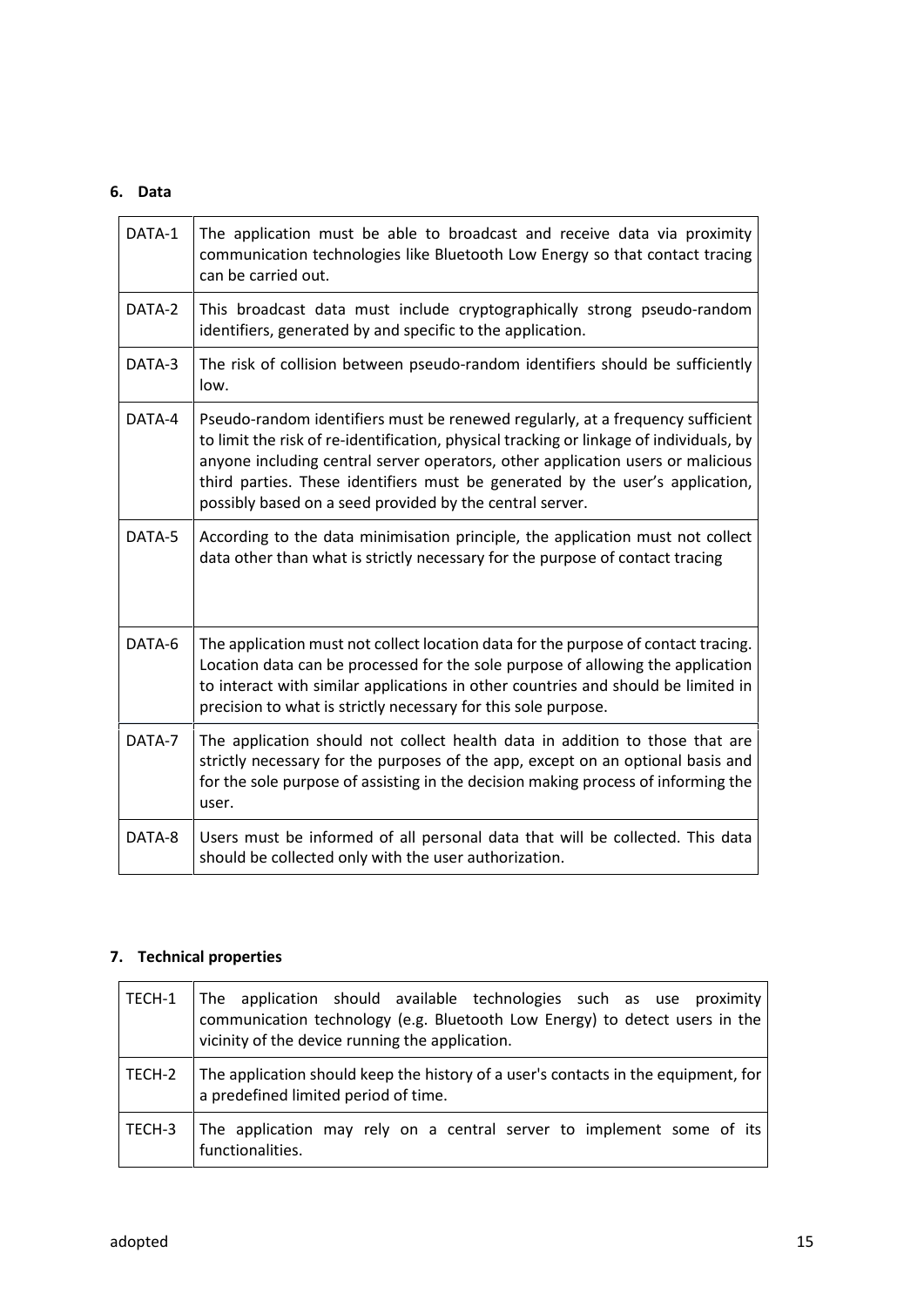| TECH-4 | The application must be based on an architecture relying as much as possible on<br>users' devices.                                                                                                                                                       |
|--------|----------------------------------------------------------------------------------------------------------------------------------------------------------------------------------------------------------------------------------------------------------|
| TECH-5 | At the initiative of users reported as infected by the virus and after confirmation<br>of their status by an appropriately certified health professional, their contact<br>history or their own identifiers should be transmitted to the central server. |

## **8. Security**

| $SEC-1$       | A mechanism must verify the status of users who report as SARS-CoV-2positive in<br>the application, for example by providing a single-use code linked to a test station<br>or health care professional. If confirmation cannot be obtained in a secure manner,<br>data must not be processed.                                                                                                                                                                                                                          |
|---------------|------------------------------------------------------------------------------------------------------------------------------------------------------------------------------------------------------------------------------------------------------------------------------------------------------------------------------------------------------------------------------------------------------------------------------------------------------------------------------------------------------------------------|
| SEC-2         | The data sent to the central server must be transmitted over a secure channel.<br>The use of notification services provided by OS platform providers should be<br>carefully assessed, and should not lead to disclosing any data to third parties.                                                                                                                                                                                                                                                                     |
| $SEC-3$       | Requests must not be vulnerable to tampering by a malicious user                                                                                                                                                                                                                                                                                                                                                                                                                                                       |
| SEC-4         | State-of-the-art cryptographic techniques must be implemented to secure<br>exchanges between the application and the server and between applications and<br>as a general rule to protect the information stored in the applications and on the<br>server. Examples of techniques that can be used include for example : symmetric<br>and asymmetric encryption, hash functions, private membership test, private set<br>intersection, Bloom filters, private information retrieval,<br>homomorphic<br>encryption, etc. |
| SEC-5         | The central server must not keep network connection identifiers (e.g., IP<br>addresses) of any users including those who have been positively diagnosed and<br>who transmitted their contacts history or their own identifiers.                                                                                                                                                                                                                                                                                        |
| SEC-6         | In order to avoid impersonation or the creation of fake users, the server must<br>authenticate the application.                                                                                                                                                                                                                                                                                                                                                                                                        |
| SEC-7         | The application must authenticate the central server.                                                                                                                                                                                                                                                                                                                                                                                                                                                                  |
| SEC-8         | The server functionalities should be protected from replay attacks.                                                                                                                                                                                                                                                                                                                                                                                                                                                    |
| SEC-9         | The information transmitted by the central server must be signed in order to<br>authenticate its origin and integrity.                                                                                                                                                                                                                                                                                                                                                                                                 |
| <b>SEC-10</b> | Access to all data stored in the central server and not publicly available must be<br>restricted to authorised persons only.                                                                                                                                                                                                                                                                                                                                                                                           |
| <b>SEC-11</b> | The device's permission manager at the operating system level must only request<br>the permissions necessary to access and use when necessary the communication<br>modules, to store the data in the terminal, and to exchange information with the<br>central server.                                                                                                                                                                                                                                                 |
|               |                                                                                                                                                                                                                                                                                                                                                                                                                                                                                                                        |

## **9. Protection of personal data and privacy of natural persons**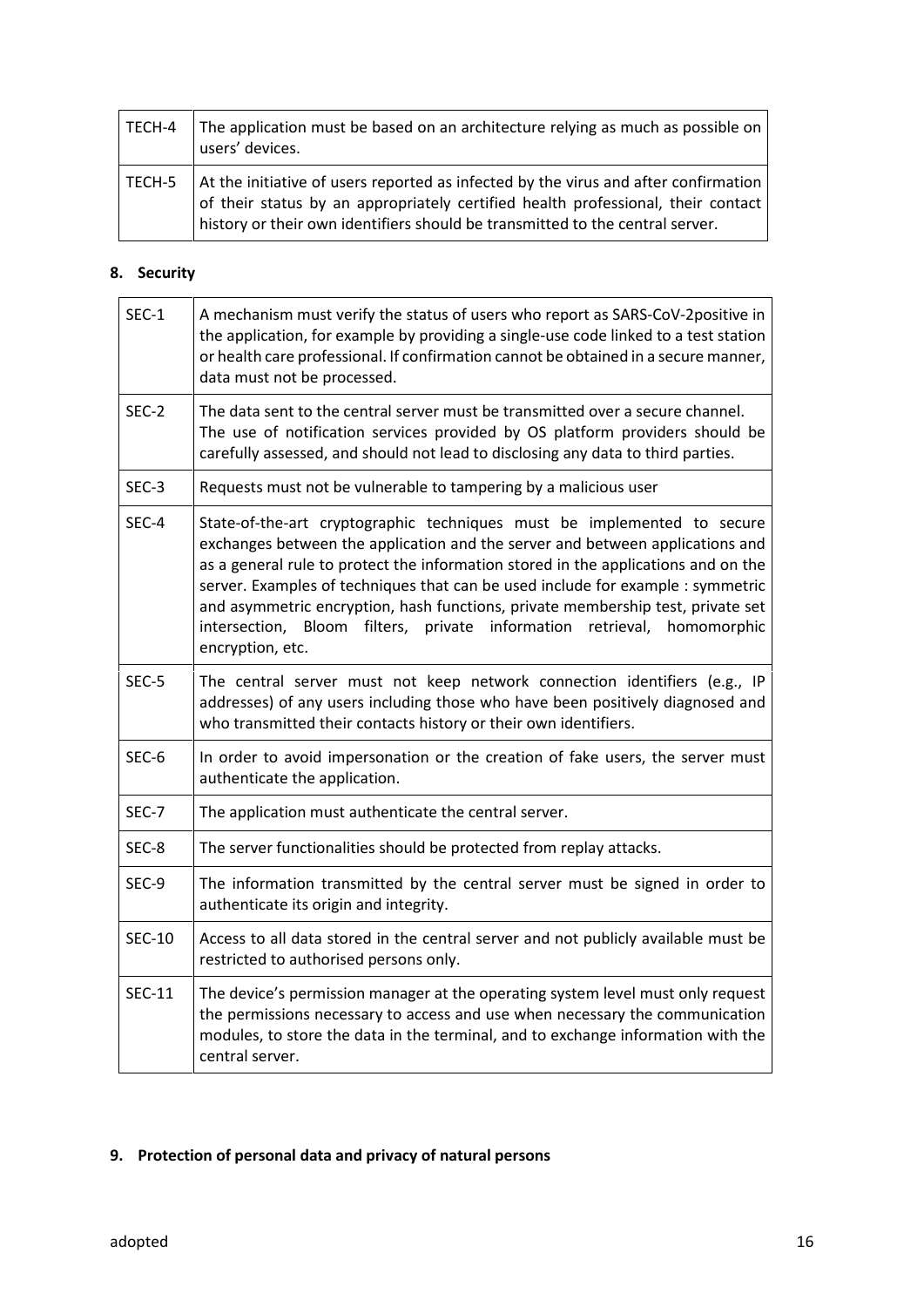*Reminder: the following guidelines concern an application whose sole purpose is contact tracing.*

| PRIV-1         | Data exchanges must be respectful of the users' privacy (and notably respect the<br>principle of data minimisation).                                                                                                                                                                                                                                                                                         |
|----------------|--------------------------------------------------------------------------------------------------------------------------------------------------------------------------------------------------------------------------------------------------------------------------------------------------------------------------------------------------------------------------------------------------------------|
| PRIV-2         | The application must not allow users to be directly identified when using the<br>application.                                                                                                                                                                                                                                                                                                                |
| PRIV-3         | The application must not allow users' movements to be traced.                                                                                                                                                                                                                                                                                                                                                |
| PRIV-4         | The use of the application should not allow users to learn anything about other<br>users (and notably whether they are virus carriers or not).                                                                                                                                                                                                                                                               |
| PRIV-5         | Trust in the central server must be limited. The management of the central server<br>must follow clearly defined governance rules and include all necessary measures<br>to ensure its security. The localization of the central server should allow an<br>effective supervision by the competent supervisory authority.                                                                                      |
| PRIV-6         | A Data Protection Impact Assessment must be carried out and should be made<br>public.                                                                                                                                                                                                                                                                                                                        |
| PRIV-7         | The application should only reveal to the user whether they have been exposed<br>to the virus, and, if possible without revealing information about other users, the<br>number of times and dates of exposure.                                                                                                                                                                                               |
| PRIV-8         | The information conveyed by the application must not allow users to identify<br>users carrying the virus, nor their movements.                                                                                                                                                                                                                                                                               |
| PRIV-9         | The information conveyed by the application must not allow health authorities to<br>identify potentially exposed users without their agreement.                                                                                                                                                                                                                                                              |
| <b>PRIV-10</b> | Requests made by the applications to the central server must not reveal anything<br>about the virus carrier.                                                                                                                                                                                                                                                                                                 |
| <b>PRIV-11</b> | Requests made by the applications to the central server must not reveal any<br>unnecessary information about the user, except, possibly, and only when<br>necessary, for their pseudonymous identifiers and their contact list.                                                                                                                                                                              |
| <b>PRIV-12</b> | Linkage attacks must not be possible.                                                                                                                                                                                                                                                                                                                                                                        |
| <b>PRIV-13</b> | Users must be able to exercise their rights via the application.                                                                                                                                                                                                                                                                                                                                             |
| <b>PRIV-14</b> | Deletion of the application must result in the deletion of all locally collected data.                                                                                                                                                                                                                                                                                                                       |
| <b>PRIV-15</b> | The application should only collect data transmitted by instances of the<br>application or interoperable equivalent applications. No data relating to other<br>applications and/or proximity communication devices shall be collected.                                                                                                                                                                       |
| <b>PRIV-16</b> | In order to avoid re-identification by the central server, proxy servers should be<br>implemented. The purpose of these non-colluding servers is to mix the identifiers<br>of several users (both those of virus carriers and those sent by requesters) before<br>sharing them with the central server, so as to prevent the central server from<br>knowing the identifiers (such as IP addresses) of users. |
| <b>PRIV-17</b> | The application and the server must be carefully developed and configured in<br>order not to collect any unnecessary data (e.g., no identifiers should be included                                                                                                                                                                                                                                           |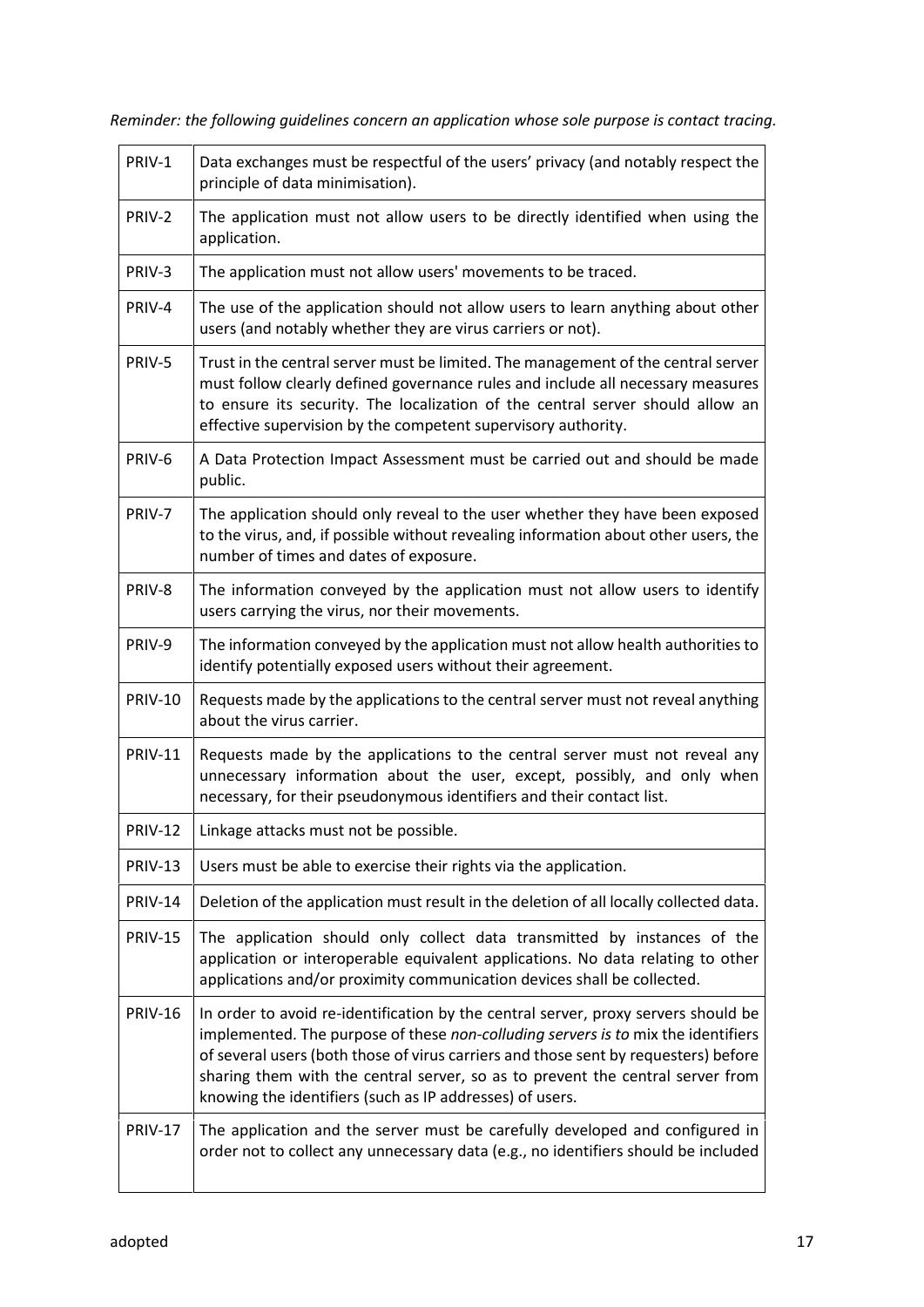| in the server logs, etc.) and in order to avoid the use of any third party SDK |  |
|--------------------------------------------------------------------------------|--|
| collecting data for other purposes.                                            |  |

Most contact tracing applications currently being discussed follow basically two approaches when a user is declared infected: they can either send to a server the history of proximity contacts they have obtained through scanning, or they can send the list of their own identifiers that were broadcasted. The following principles are declined according to these two approaches. While these approaches are discussed here, that does not mean other approaches are not possible or even preferable, for example approaches that implement some form of E2E encryption or apply other security or privacy enhancing technologies.

| 9.1. Principles that apply only when the application sends to the server a list of contacts: |  |
|----------------------------------------------------------------------------------------------|--|
|                                                                                              |  |

| CON-1 | The central server must collect the contact history of users reported as positive<br>to COVID-19 as a result of voluntary action on their part.                                                                                             |  |
|-------|---------------------------------------------------------------------------------------------------------------------------------------------------------------------------------------------------------------------------------------------|--|
| CON-2 | The central server must not maintain nor circulate a list of the pseudonymous<br>identifiers of users carrying the virus.                                                                                                                   |  |
| CON-3 | Contact history stored on the central server must be deleted once users are<br>notified of their proximity with a positively diagnosed person.                                                                                              |  |
| CON-4 | Except when the user detected as positive shares his contact history with the<br>central server or when the user makes a request to the server to find out his<br>potential exposure to the virus, no data must leave the user's equipment. |  |
| CON-5 | Any identifier included in the local history must be deleted after X days from<br>its collection (the X value being defined by the health authorities).                                                                                     |  |
| CON-6 | Contact histories submitted by distinct users should not further be processed<br>e.g. cross-correlated to build global proximity maps.                                                                                                      |  |
| CON-7 | Data in server logs must be minimised and must comply with data protection<br>requirements                                                                                                                                                  |  |

## **9.2. Principles that apply only when the application sends to a server a list of its own identifiers:**

| $ID-1$   | The central server must collect the identifiers broadcast by the application of<br>users reported as positive to COVID-19, as a result of voluntary action on their<br>part. |
|----------|------------------------------------------------------------------------------------------------------------------------------------------------------------------------------|
| $ID-2$   | The central server must not maintain nor circulate the contact history of users<br>carrying the virus.                                                                       |
| $ID-3$   | Identifiers stored on the central server must be deleted once they were<br>distributed to the other applications.                                                            |
| $ID - 4$ | Except when the user detected as positive shares his identifiers with the central<br>server, no data must leave the user's equipment or when the user makes a                |